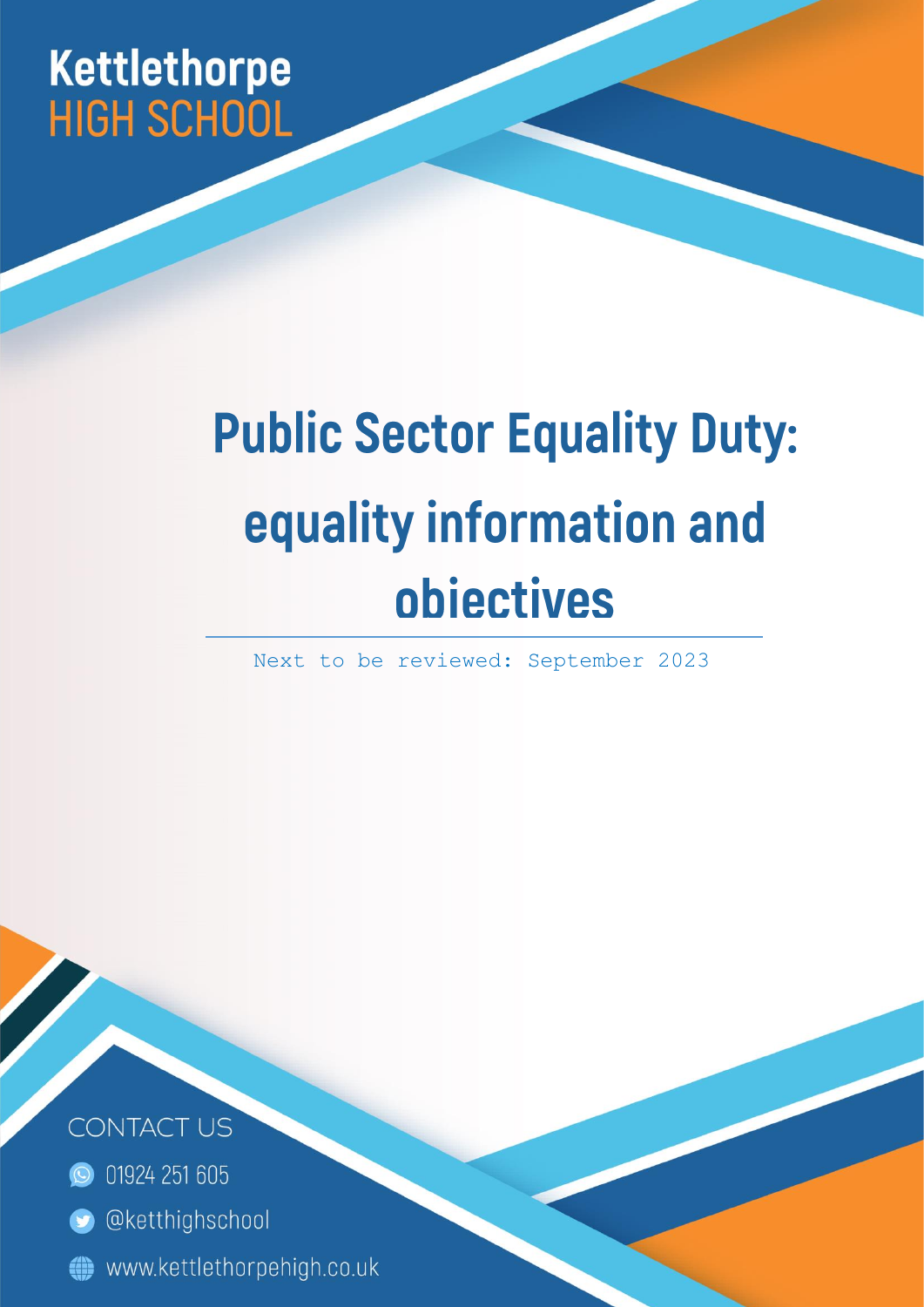# Contents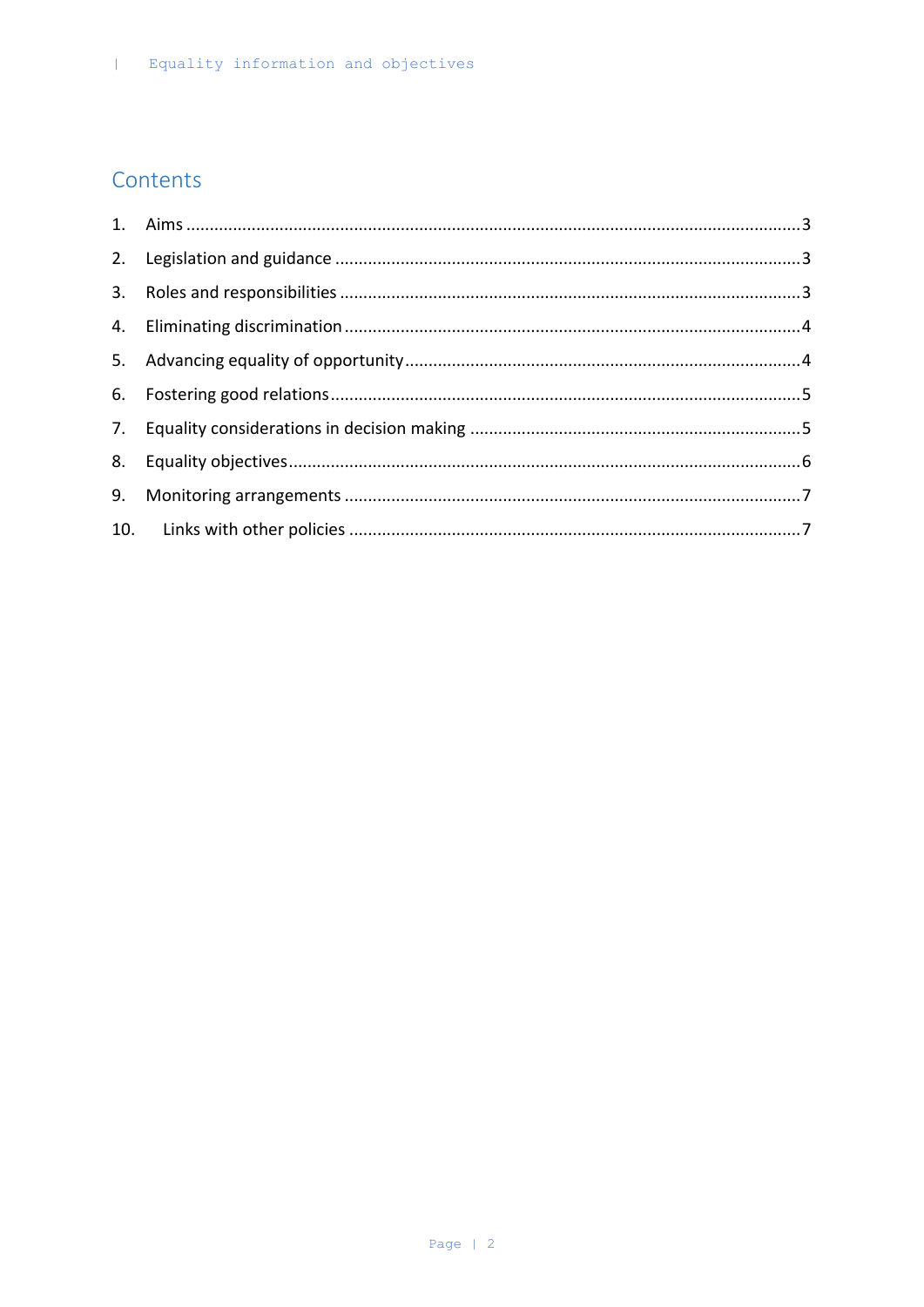#### <span id="page-2-0"></span>1. Aims

Our school aims to meet its obligations under the public sector equality duty by having due regard to the need to:

- Eliminate discrimination and other conduct that is prohibited by the Equality Act 2010,
- Advance equality of opportunity between people who share a protected characteristic and people who do not share it,
- Foster good relations across all characteristics between people who share a protected characteristic and people who do not share it.

# <span id="page-2-1"></span>2. Legislation and guidance

This document meets the requirements under the following legislation:

- [The Equality Act 2010,](http://www.legislation.gov.uk/ukpga/2010/15/contents) which introduced the public sector equality duty and protects people from discrimination
- [The Equality Act 2010 \(Specific Duties\) Regulations 2011,](http://www.legislation.gov.uk/uksi/2011/2260/contents/made) which require schools to publish information to demonstrate how they are complying with the public sector equality duty and to publish equality objectives

This document is also based on Department for Education (DfE) guidance: [The Equality Act](https://www.gov.uk/government/uploads/system/uploads/attachment_data/file/315587/Equality_Act_Advice_Final.pdf)  [2010 and schools.](https://www.gov.uk/government/uploads/system/uploads/attachment_data/file/315587/Equality_Act_Advice_Final.pdf)

# <span id="page-2-2"></span>3. Roles and responsibilities

The governing board will:

- Ensure that the equality information and objectives as set out in this statement are published and communicated throughout the school, including to staff, pupils and parents, and that they are reviewed and updated at least once every four years,
- Delegate responsibility for monitoring the achievement of the objectives on a daily basis to the Headteacher.

The equality link governor is Christine Booth. She will:

- Meet with the designated member of staff for equality every term as required, and other relevant staff members, to discuss any issues and how these are being addressed,
- Ensure they're familiar with all relevant legislation and the contents of this document,
- Attend appropriate equality and diversity training,
- Report back to the full governing board regarding any issues.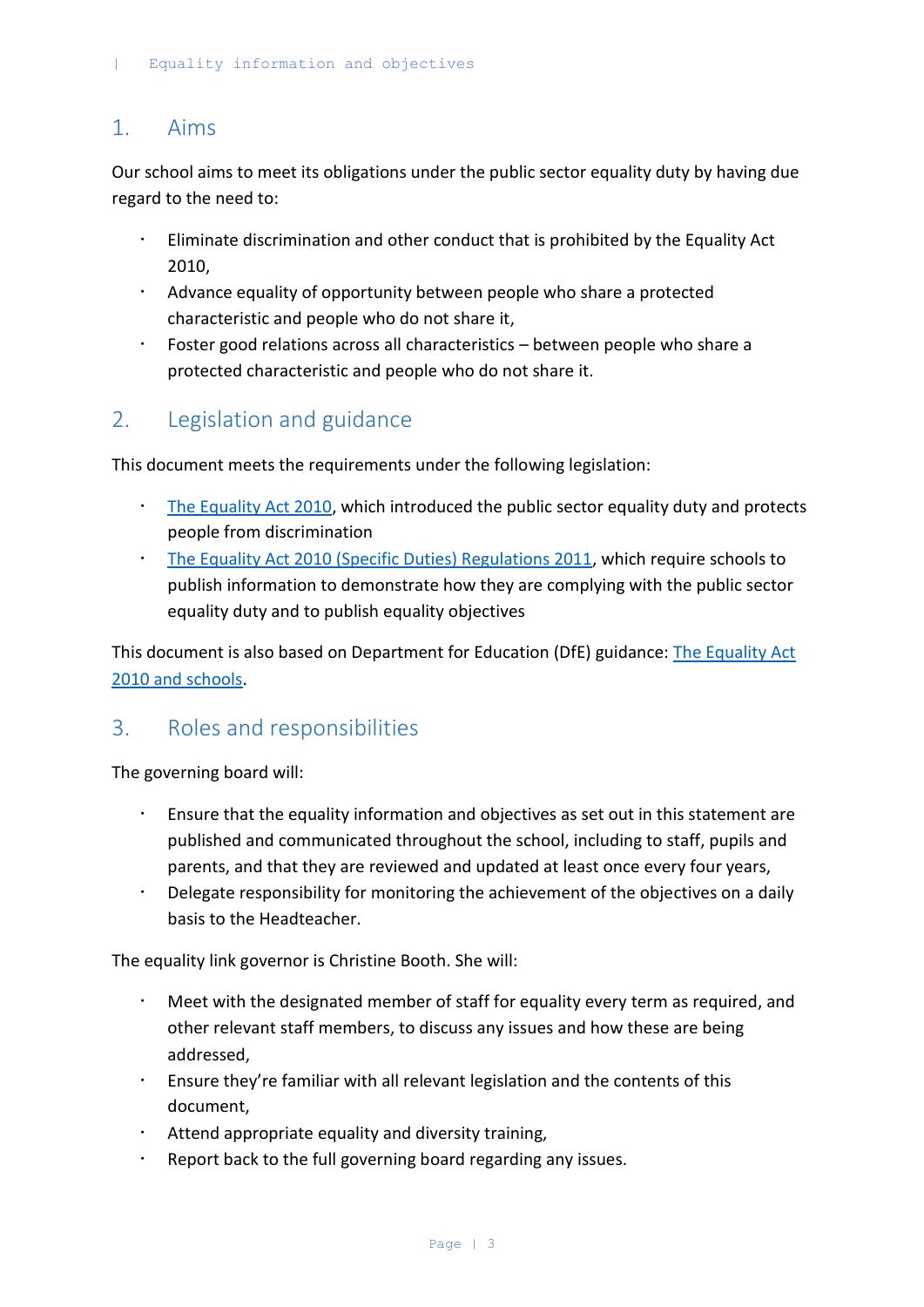The Headteacher will:

- Promote knowledge and understanding of the equality objectives amongst staff and pupils,
- Monitor success in achieving the objectives and report back to governors.

The designated member of staff for equality will:

- Support the Headteacher in promoting knowledge and understanding of the equality objectives amongst staff and pupils
- Meet with the equality link governor termly as required to raise and discuss any issues
- Support the Headteacher in identifying any staff training needs, and deliver training as necessary

All school staff are expected to have regard to this document and to work to achieve the objectives as set out in section 8.

# <span id="page-3-0"></span>4. Eliminating discrimination

The school is aware of its obligations under the Equality Act 2010 and complies with nondiscrimination provisions.

Where relevant, our policies include reference to the importance of avoiding discrimination and other prohibited conduct.

Staff and governors are regularly reminded of their responsibilities under the Equality Act, for example during meetings. Where this has been discussed during a meeting it is recorded in the meeting minutes.

New staff receive training on the Equality Act as part of their induction, and all staff receive refresher training every September.

The school has a designated member of staff for monitoring equality issues, and an equality link governor. They regularly liaise regarding any issues and make senior leaders and governors aware of these as appropriate.

# <span id="page-3-1"></span>5. Advancing equality of opportunity

As set out in the DfE guidance on the Equality Act, the school aims to advance equality of opportunity by:

 Removing or minimising disadvantages suffered by people which are connected to a particular characteristic they have (people's physical abilities, sexual orientation, gender identity and race),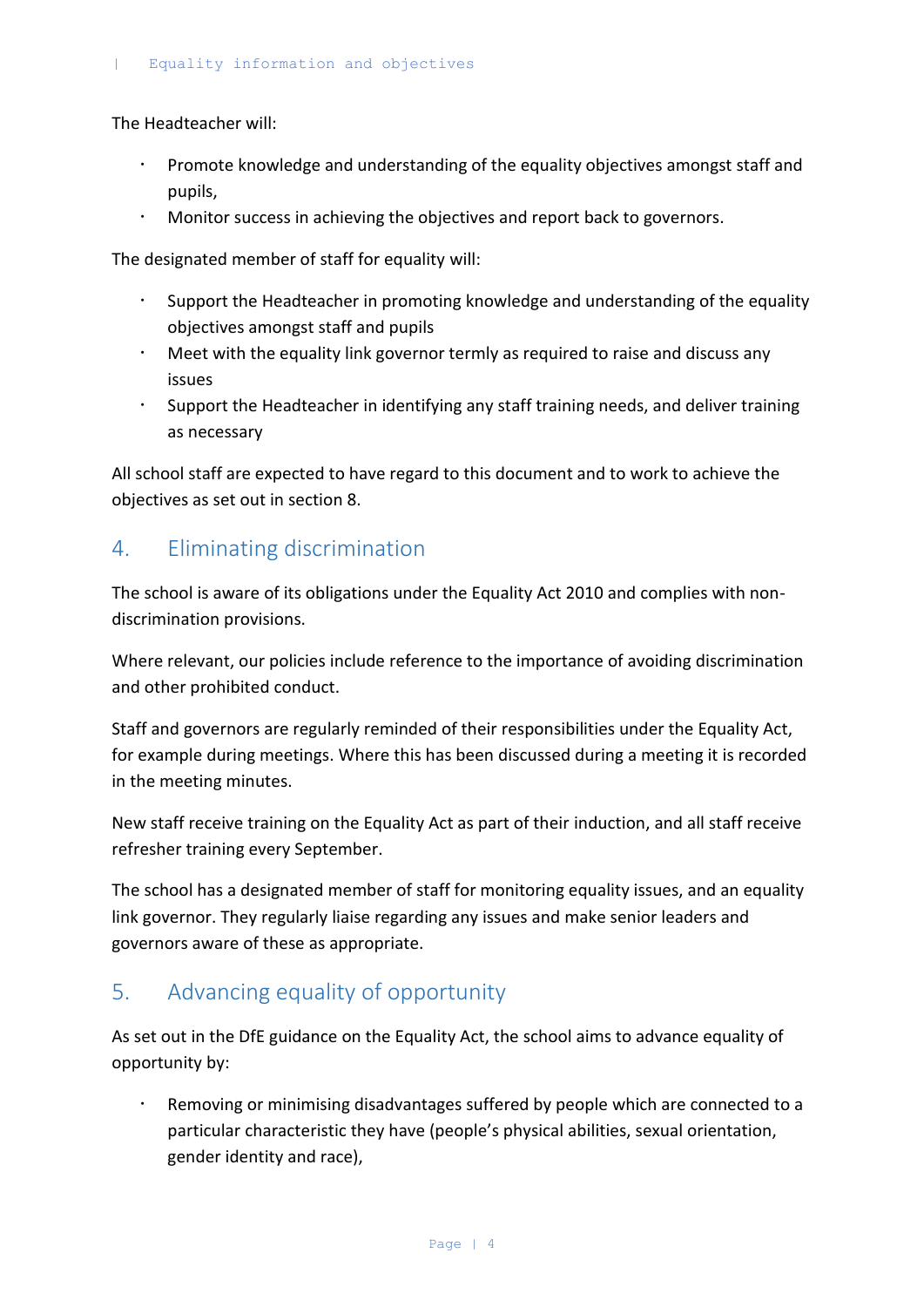- Taking steps to meet the particular needs of people who have a particular characteristic (making a prayer room available at lunchtime during winter months for Muslim pupils, running an LGBT+ club at lunchtime),
- Encouraging people who have a particular characteristic to participate fully in any activities (encouraging all pupils to be involved in the full range of school clubs and activities).

In fulfilling this aspect of the duty, the school will:

- Publish attainment data each academic year showing how pupils with different characteristics are performing,
- Analyse the above data to determine strengths and areas for improvement, implement actions in response and publish this information,
- Make evidence available identifying improvements for specific groups (incidents of sexuality/gender based and religious/racist bullying).

# <span id="page-4-0"></span>6. Fostering good relations

The school aims to foster good relations between those who share a protected characteristic and those who do not share it by:

- Promoting tolerance, friendship and understanding of a range of religions and cultures through different aspects of our curriculum. This includes teaching in RE, citizenship and personal, social, health and economic (PSHE) education, but also activities in other curriculum areas. For example, as part of teaching and learning in English, pupils will be introduced to literature from a range of cultures.
- Holding assemblies dealing with relevant issues. Pupils will be encouraged to take a lead in such assemblies.
- Encouraging and implementing initiatives to deal with tensions between different groups of pupils within the school. For example, our school council has representatives from different year groups and is formed of pupils from a range of backgrounds. All pupils are encouraged to participate in the school's activities, such as sports clubs.
- We have developed links with people and groups who have specialist knowledge about particular characteristics, which helps inform and develop our approach.

# <span id="page-4-1"></span>7. Equality considerations in decision making

It is our intention at the school to ensure pupils have secure foundations for progression into further education and apprenticeships. From Year 9, pupils receive careers information with a clear focus on the Gatsby benchmarks and this is supported through yearly careers fairs and one to one support from the school's careers advisor. Over the course of 5 years, pupils receive a rigorous and bespoke careers programme that exposes our pupils to a huge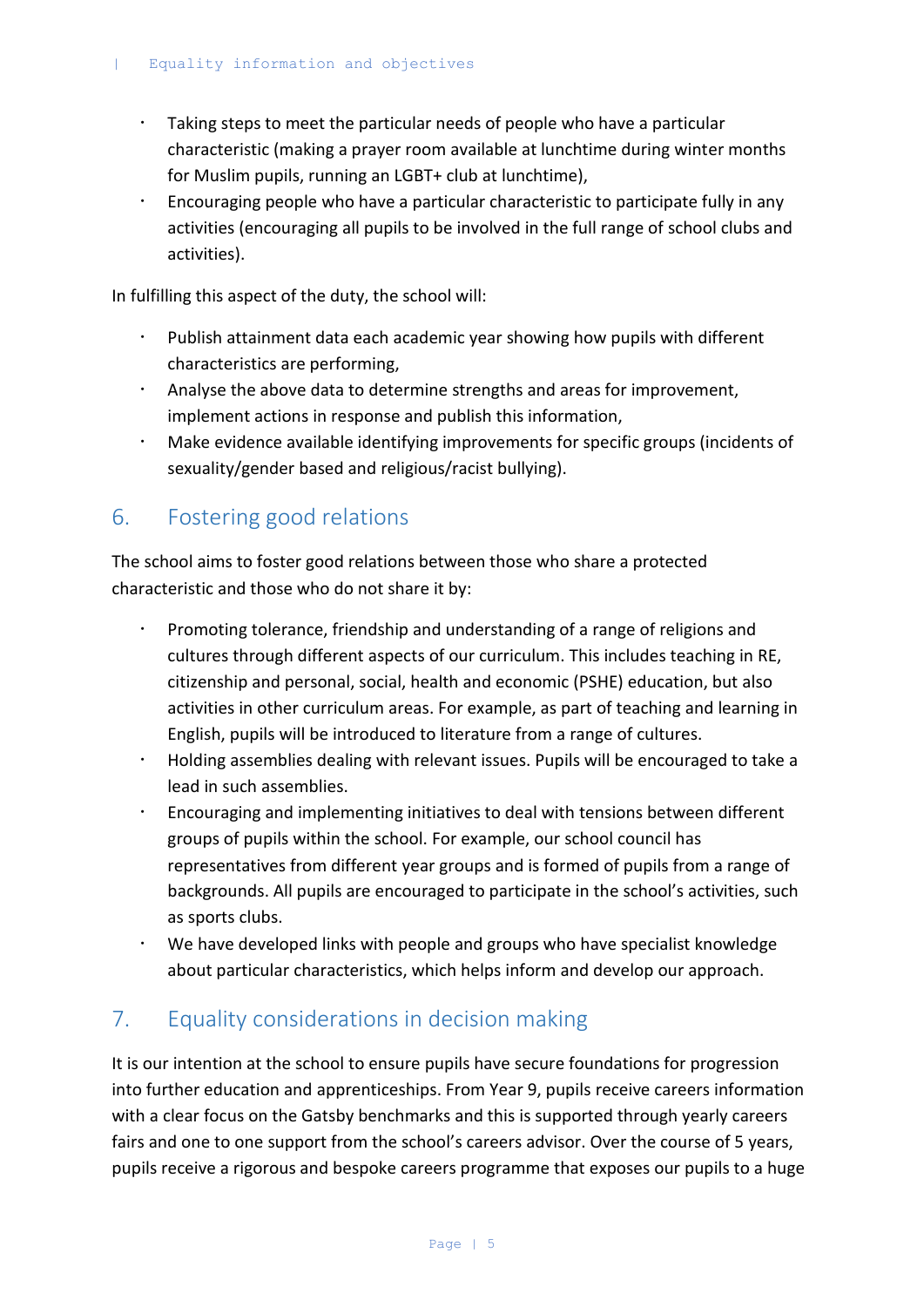range of voices and experiences. All pupils complete a two-week work experience placement in Year 10.

#### <span id="page-5-0"></span>8. Equality objectives

**Objective 1:** Undertake an analysis of pupil performance data and trends with regard to race, gender and disability, report on this to the governing board and review teaching and learning in light of the outcomes.

Why we have chosen this objective: To review performance and identify any areas of divergence.

To achieve this objective we plan to: Use SISRA to review performance of pupils in the specific categories outlined above.

Progress we are making towards this objective: To be reviewed each September of the academic year.

**Objective 2:** *Have in place a reasonable adjustment agreement for all staff with disabilities by July, to meet their needs better and ensure that any disadvantages they experience are addressed.*

Why we have chosen this objective: To support colleagues in being successful in the workplace, with reasonable adjustments as necessary.

To achieve this objective we plan to: Review the reasonable adjustments currently in place.

Progress we are making towards this objective: Reasonable adjustments are already in place for a number of colleagues.

**Objective 3:** *Increase the representation of governors from local black and minority ethnic communities over a 4-year period (from September 2020), so that this group increases to a minimum of 10% of the school's governing body.*

Why we have chosen this objective: To ensure that the governing body reflects the profile of the school cohort.

To achieve this objective we plan to: Encourage applications as parent governors from the full range of pupil characteristics, and to use co-opting powers as necessary.

Progress we are making towards this objective: Currently representation is around 5%.